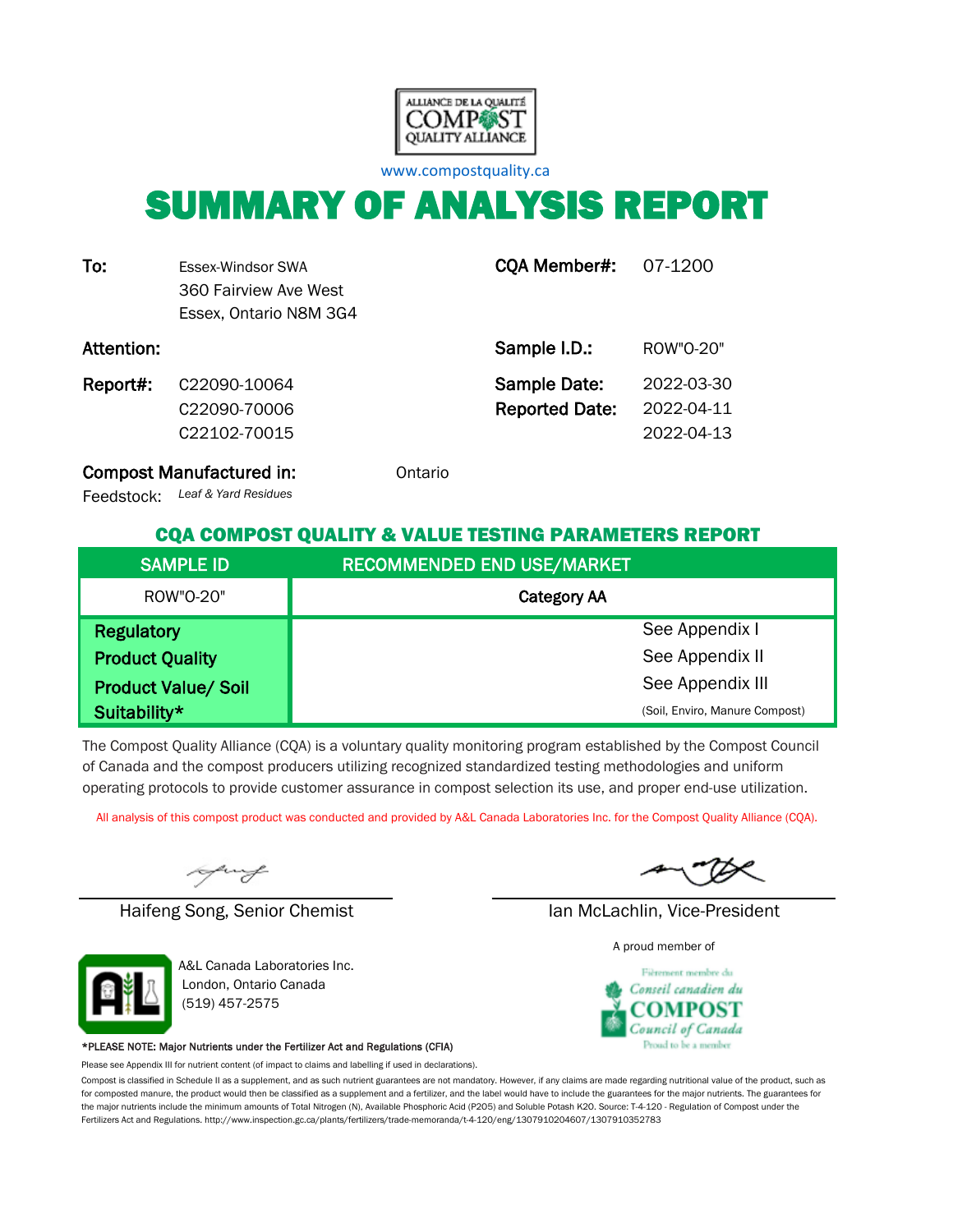

## Appendix I Ontario Compost Guidelines 2012 & CFIA Fertilizer Act & Regulations



#### A. Maximum Concentrations for Trace Metals in Compost - Ontario<sup>+</sup>

|                       |                     | <b>Category AA</b>                          | <b>Category A</b>  | <b>Category B</b> |  |  |  |
|-----------------------|---------------------|---------------------------------------------|--------------------|-------------------|--|--|--|
| <b>Trace Elements</b> | <b>Test Results</b> | <b>Maximum Concentration within Product</b> |                    |                   |  |  |  |
|                       | (ug/g)              |                                             | (mg/kg dry weight) |                   |  |  |  |
| Arsenic (As)          | 1.82                | 13<br>13<br>75                              |                    |                   |  |  |  |
| Cadmium (Cd)          | <b>BDL</b>          | 3                                           | 3                  | 20                |  |  |  |
| Chromium (Cr)         | 8.67                | 210                                         | 210                | 1060              |  |  |  |
| Cobalt (Co)           | 1.45                | 34                                          | 34                 | 150               |  |  |  |
| Copper (Cu)           | 28.18               | 100                                         | 400                | 760               |  |  |  |
| Lead (Pb)             | 10.71               | 150                                         | 150                | 500               |  |  |  |
| Mercury (Hg)          | <b>BDL</b>          | 0.8                                         | 0.8                | 5                 |  |  |  |
| Molybdenum (Mo)       | 1.70                | 5                                           | 5                  | 20                |  |  |  |
| Nickel (Ni)           | 4.86                | 62                                          | 62                 | 180               |  |  |  |
| Selenium (Se)         | <b>BDL</b>          | $\overline{2}$                              | $\overline{2}$     | 14                |  |  |  |
| Zinc(Zn)              | 95.95               | 500                                         | 700                | 1850              |  |  |  |

#### **B. Foreign Matter in Compost - Ontario**

|                                  | <b>Test Results</b> | <b>Category AA</b>                                       | <b>Category A</b> | <b>Category B</b>        |  |  |
|----------------------------------|---------------------|----------------------------------------------------------|-------------------|--------------------------|--|--|
| <b>Foreign Matter</b>            |                     | Contains < 1% FM greater than                            |                   | Contains < 2% FM greater |  |  |
| Percent (%) FM > 3mm/500mL       | 0.14%               | 3mm and 0.5% plastics. Shall                             |                   | than 3mm and 0.5%        |  |  |
| Percent (%) Plastics > 3mm/500mL | <b>BDL</b>          | not contain any FM greater than                          |                   | plastic. No FM >         |  |  |
| Pieces 25mm/500mL                | 0                   | 25mm/500mL                                               |                   | 25mm/500mL               |  |  |
| <b>Sharp Foreign Matter</b>      |                     |                                                          |                   | No more than 3 pieces of |  |  |
| Pieces > 3mm/500mL               | 0                   | No sharp matter that can cause<br>human or animal injury |                   | sharp matter no greater  |  |  |
| Pieces > 12.5mm/500mL            | 0                   |                                                          |                   | than 12.5mm/500mL        |  |  |

#### *C. Maturity/Stability - Ontario<sub>†</sub>*

| <b>Method</b>                          | <b>Test Results</b> | <b>Required Limits</b>                                  |  |  |
|----------------------------------------|---------------------|---------------------------------------------------------|--|--|
| CO <sub>2</sub> Respiration Rate       | 2.30                | $\leq$ 4 mg of carbon in the form of carbon dioxide per |  |  |
| CO <sub>2</sub> Respiration Rate       |                     | gram of organic matter per day                          |  |  |
| O <sub>2</sub> Uptake Respiration Rate |                     | $\leq$ 400 mg oxygen/kg of volatile solids (or organic  |  |  |
| O <sub>2</sub> Uptake Respiration Rate |                     | matter)/hour                                            |  |  |

#### *D. Pathogens - Ontarioᵻ*

| Pathogen                 | <b>Test Results</b> | <b>Required Limits</b>                                    |
|--------------------------|---------------------|-----------------------------------------------------------|
| E. coli (MPN/g dry)      | 510                 | <1000 MPN/g total solids calculated on a dry weight basis |
| Salmonella (P-A/25g(ml)) | <b>NEGATIVE</b>     | <3 MPN/4g total solids calculated on a dry weight basis   |

ᵻThe following references are from the Ontario Compost Quality Standards Guidelines July 2012

\*BDL = Below Detectable Limits

### *E. CFIA - Ontario*

| Parameter                | <b>Test Results</b> |
|--------------------------|---------------------|
| Total Organic Matter (%) | 66.61%              |
| Moisture (%)             | 52.86%              |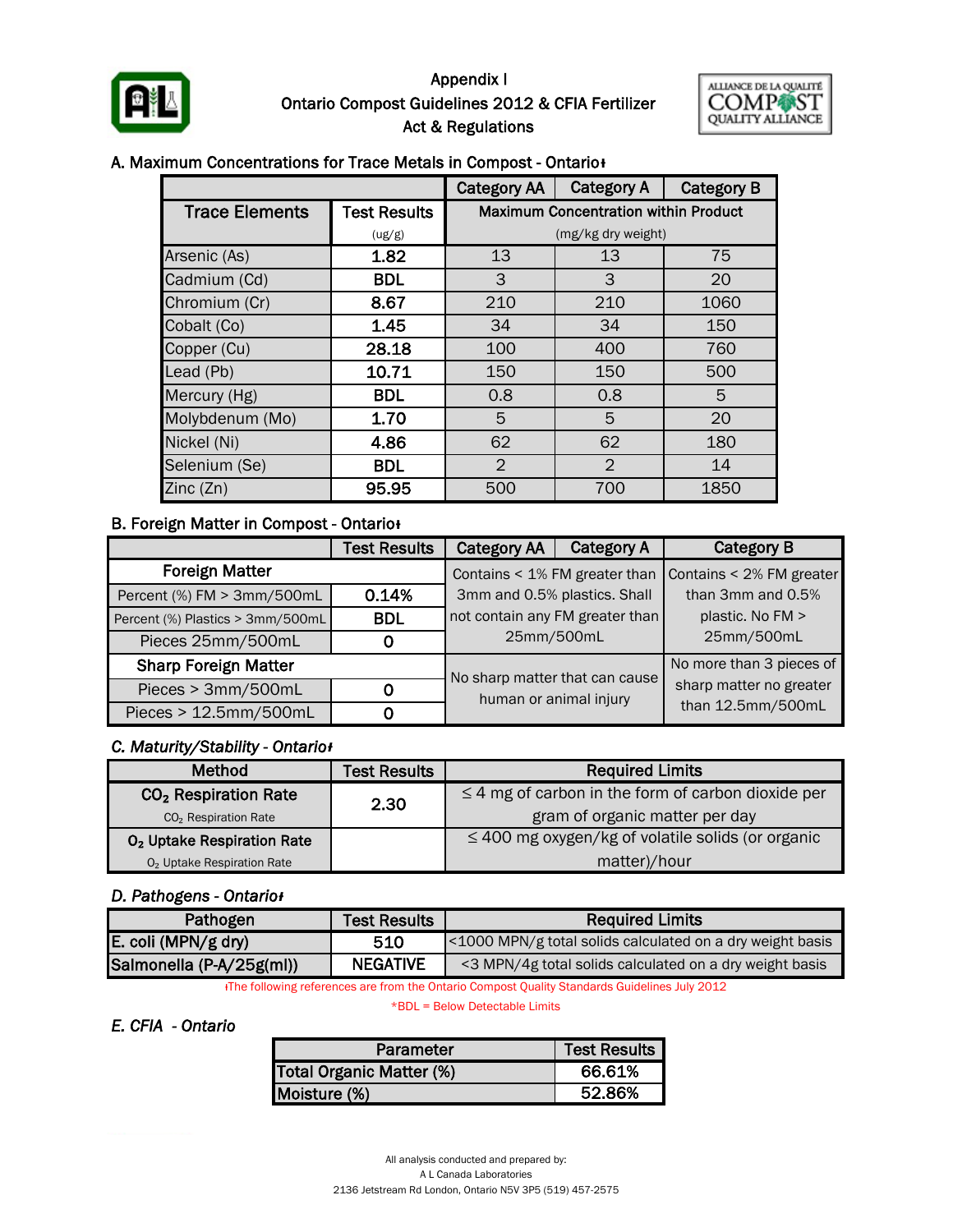

## Appendix II



### Finished Compost Quality

| Parameter                           | <b>Test Results</b> |
|-------------------------------------|---------------------|
| pH                                  | 8.1                 |
| <b>Carbon to Nitrogen Ratio</b>     | 24:1                |
| Particle Size/Texture (inch)+       | $1/4$ Inch          |
| Soluble Salts (ms/cm)               | 1.8                 |
| <b>Sodium Base Saturation (%Na)</b> | 1.61%               |
| <b>Major Nutrients</b>              |                     |
| Available Potassium (%K)            | 12.73%              |
| Available Magnesium (%Mg)           | 30.78%              |
| Available Calcium (%Ca)             | 54.89%              |

+ Majority of sample passes through this sieve size

#### Reference Compost Quality Parameters for CQA

| <b>Use</b>                             | pH          | C.N   | <b>Moisture</b> | <b>Particle Size</b> | <b>Soluble Salts</b> | %Na     |
|----------------------------------------|-------------|-------|-----------------|----------------------|----------------------|---------|
| Remediation                            | $5.8 - 8.5$ | 10-40 | NA.             | $<$ 2 in             | $20$                 | < 3%    |
| Soil Amendment                         | $5.8 - 8.5$ | 10-30 | NA.             | $<1/2$ in            | -6                   | < 2%    |
| Landscaping                            | $5.8 - 8.5$ | 12-22 | < 50%           | $<1/2$ in            | $<$ 5                | < 2%    |
| <b>Planting Media</b>                  | $5.5 - 7.8$ | 12-22 | < 50%           | $<1/2$ in            | $\leq$ 4             | $<$ 2%  |
| Turf Establishment &<br>Topdressing    | $5.5 - 7.8$ | 12-22 | < 50%           | $<$ 3/8 in           | $3$                  | $< 1\%$ |
| <b>Greenhouse Seeding</b>              | $6 - 7$     | 12-22 | < 25%           | $< 1/4$ in           | $2$                  | < 0.5%  |
| Greenhouse<br>Establishement           | $6 - 7$     | 12-22 | $30%$           | $<1/2$ in            | $2 - 3.5$            | < 0.5%  |
| <b>Field Nursery</b>                   | $5.8 - 8$   | 10-30 | < 50%           | $<1/2$ in            | < 3.5                | $< 1\%$ |
| <b>Agricultural Soil</b><br>Amendments | $6 - 8$     | 10-30 | < 50%           | $<1/2$ in            | $20$                 | none    |
| <b>Potting Soil</b>                    | $5.5 - 7.2$ | 12-22 | < 50%           | $< 1/4$ in           | $2$                  | $< 1\%$ |

Unrestricted Use: Category AA and Category A - Compost that can be used in any application, such as agricultural lands, residential gardens, horticultural operations, the nursery industry, and other businesses. Category A criteria for trace elements are achievable using best source separated MSW feedstock, municipal biosolids, pulp and paper mill biosolids, or manure.

Restricted Use: Category B - Compost that has a restricted use because of the presence of sharp foreign matter or higher trace element content. Category B compost may require additional control when deemed necessary by a province or territory.

Note: For a compost to meet the unrestricted use category, it must meet the unrestricted (Category A) requirements for all trace elements and sharp foreign matter. If the compost fails one criterion of the guideline for unrestricted use but meets the criteria for restricted (Category B) use, then is is classified as a Category B product. Products that do not meet the criteria for either Category A or B must be used or disposed of appropriately.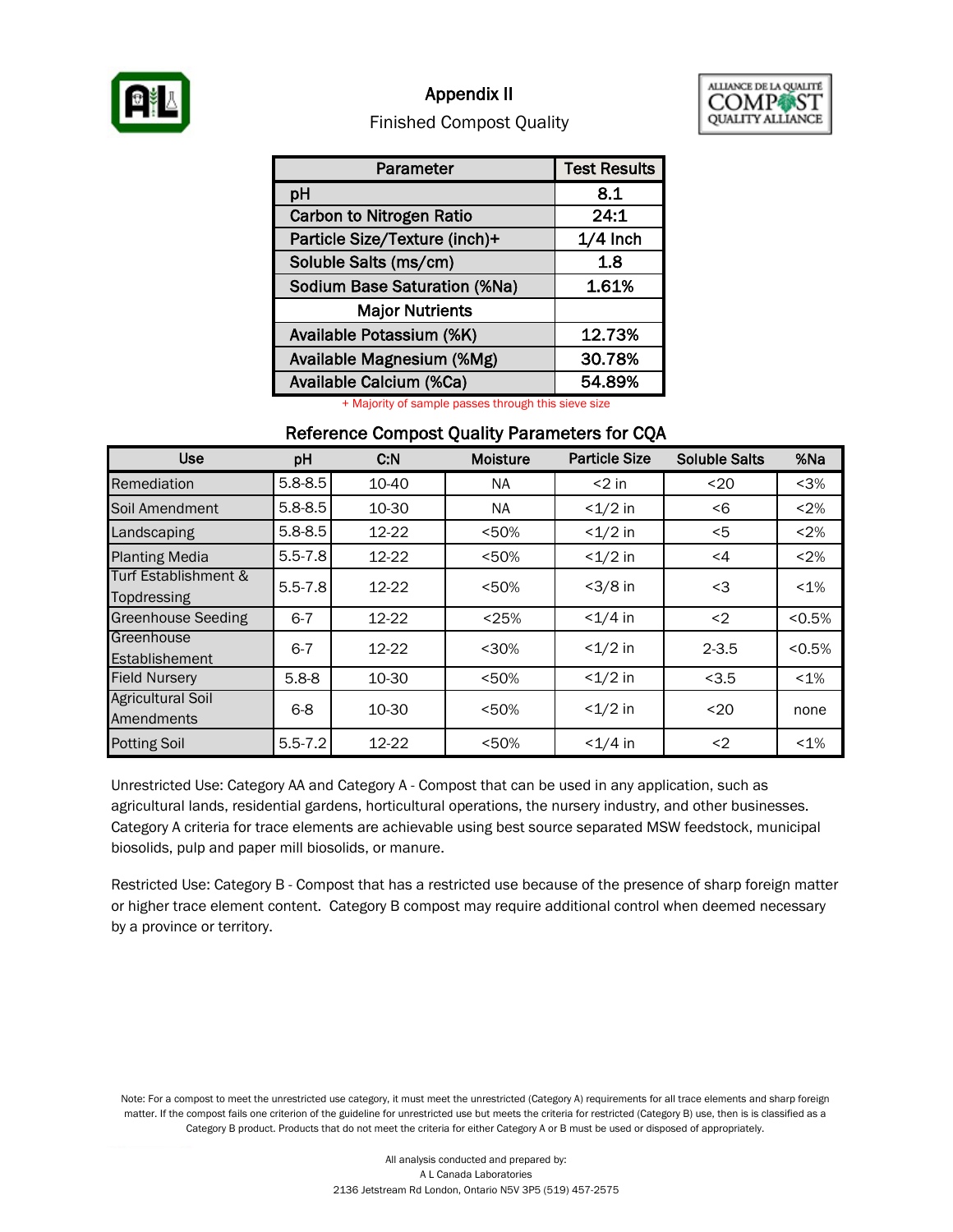

## Appendix III as is basis Compost Agricultural Product Value



| <b>Agricultural End-Use</b>           | <b>Analysis Result</b> | Unit  | Quantity in lbs/T |  |  |  |  |  |  |  |
|---------------------------------------|------------------------|-------|-------------------|--|--|--|--|--|--|--|
| <b>Physical Parameters</b>            |                        |       |                   |  |  |  |  |  |  |  |
| <b>Dry Matter</b>                     | 47.14%                 | %     |                   |  |  |  |  |  |  |  |
| pH                                    | 8.1                    |       |                   |  |  |  |  |  |  |  |
| <b>Bulk Density</b>                   | 438                    | kg/m3 |                   |  |  |  |  |  |  |  |
| <b>C:N Ratio</b>                      | 24:1                   |       |                   |  |  |  |  |  |  |  |
| <b>Fertilizer Equivalent Minerals</b> |                        |       |                   |  |  |  |  |  |  |  |
| <b>Nitrogen Total</b>                 | 1.62%                  | %     | 32.4              |  |  |  |  |  |  |  |
| Ammonium Nitrogen                     | 16.12                  | ppm   | 0.03              |  |  |  |  |  |  |  |
| Total Phosphate (P as P205)           | 0.22%                  | %     | 4.4               |  |  |  |  |  |  |  |
| Total Potash (K as K20)               | 0.52%                  | %     | 10.4              |  |  |  |  |  |  |  |
| Calcium                               | 2.06%                  | %     | 41.2              |  |  |  |  |  |  |  |
| Magnesium                             | 0.36%                  | %     | 7.2               |  |  |  |  |  |  |  |
| Sulfur                                | 916.40                 | ppm   | 1.8               |  |  |  |  |  |  |  |

The Compost Quality Assurance program goes beyond the provincial requirements to establish full value and appropriate end-use. The Compost Report and Compost End-use table in Appendix II, has 10 different compost application uses from soil remediation, through to potting soil blends. Of note are available soluble salt limits and the percent available sodium for sensitive plants. Appendix III, lists the primary agricultural use parameters and quantitative nutrient content that reflects this compost samples agricultural end-use, and application value. This value includes macro and micro nutrients, soil building properties such as the addition of organic matter, increasing moisture holding capacity, and the soils slow release nutrients. These parameters improve beneficial soil health components soil structure and stability.

The results of our testing on this sample indicates that this product is a fine textured, compost  $(91\% + 1/4)$ in.), with rich mineral properties, which would meet criteria for agricultural soil amendment, blending and topdressing end-uses purposes. The C:N ratio 24:1 from Appendix II, on the soil suitability report indicates a low C:N ratio and indicating good nitrogen availability. The low C:N ratio in conjunction with the higher total nitrogen content listed in Appendix III indicates early high available nitrogen levels, and should be considered for crop planning.

The proportion of available sodium (1.61% Na), which if used in too heavy a proportion could cause some problems with sensitive species. The sodium levels of this compost sample though high, is suitable for agricultural broadcast field applications and are made to improve the organic matter level and major nutrients phosphorus, potassium and magnesium levels. The compost is also rich in available calcium, sulfur, and zinc, which make it ideal for soil enriching, and amendment. We recommend blending this material at a minimum of 2-3 parts soil blended to each part of this compost to dilute the sodium concentration.

Major Nutrients - Compost is classified in Schedule II (CFIA Fertilizer Act & Regulations) as a supplement, and as such, nutrient guarantees are not mandatory. However, if any claims are made regarding nutritional value of the product, such as for composted manure, the product would then be classified as a supplement and a fertilizer, and label would have to include the guarantees for the major nutrients. The guarantees for the major nutrients include the minimum amounts of Total Nitrogen (N), Available Phosphoric Acid (P2O5) and Soluble Potash (K2O).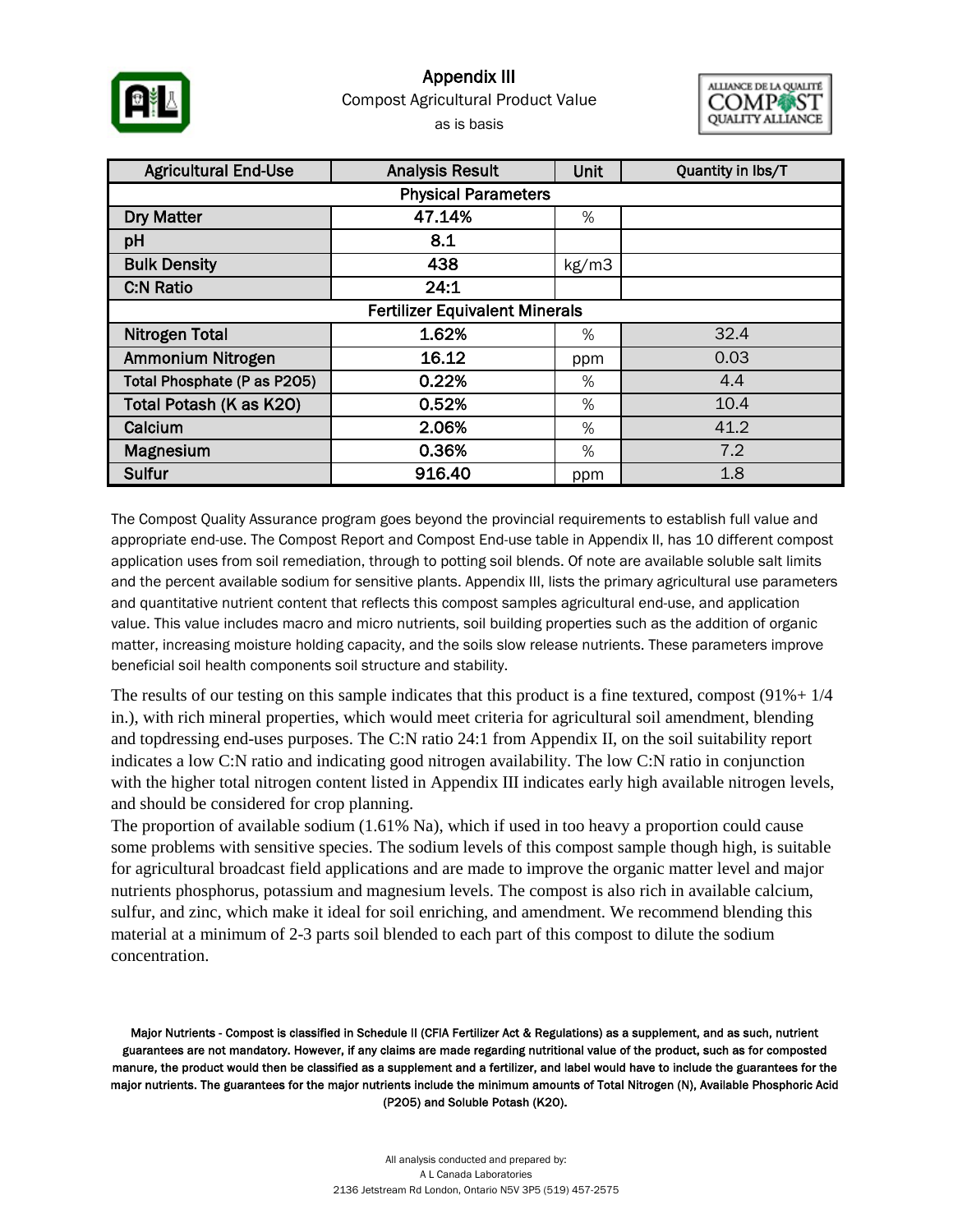# **Report Number:** C22090-10064 **A & L Canada Laboratories Inc.**<br>Account Number: 98043 **A & L** 2136 Jetstream Road, London, Ontario, N5V 3P5

2136 Jetstream Road, London, Ontario, N5V 3P5 Telephone: (519) 457-2575 Fax: (519) 457-2664





**To:** ESSEX-WINDSOR SWA 360 FAIRVIEW AVE WEST SUITE 211 ESSEX, ON N8M 3G4

519-776-6370

**Reported Date:**  2022-04-08 **Printed Date:** 

#### **For:** ROW"O-20"

|                  | Reported Date: 2022-04-06<br>Printed Date: Apr 11, 2022 |             |                                |        | <b>COMPOST REPORT</b>         |                                |                    |               |                     | Page: 1 / 1       |  |
|------------------|---------------------------------------------------------|-------------|--------------------------------|--------|-------------------------------|--------------------------------|--------------------|---------------|---------------------|-------------------|--|
| Sample<br>Number | Lab<br>Number                                           | pH          | Lime<br>Index                  |        | Available<br>Organic Matter % | Phosphorus<br>P ppm            | Potassium<br>K ppm |               | Magnesium<br>Mg ppm | Calcium<br>Ca ppm |  |
| <b>ROW"O-20"</b> | 29449                                                   | 8.1         | 6.9                            |        | 57.8                          | 393                            | 2957               |               | 2229                | 6538              |  |
| Sulfur           | Zinc                                                    | Manganese   | Iron                           | Copper | Boron                         | Sodium                         | Nitrate-N          | Soluble       | Nitrogen            | Chloride          |  |
| S ppm            | Zn ppm                                                  | Mn ppm      | Fe ppm                         | Cu ppm | B ppm                         | Na ppm                         | NO3-N ppm          | Salt<br>ms/cm | (Total)<br>(% )     | ppm               |  |
| 92               | 27.5                                                    | 32          | 165                            | 2.7    | 8.6                           | 220                            | 6                  | 1.8           | 1.62                | 2900              |  |
|                  |                                                         |             |                                |        | <b>INTERPRETATION</b>         |                                |                    |               |                     |                   |  |
|                  |                                                         |             |                                |        |                               |                                |                    |               |                     |                   |  |
| <b>CEC</b>       |                                                         |             | <b>Percent Base Saturation</b> |        |                               | Proportional Equivalents (meq) |                    |               | <b>Cation Ratio</b> | C/N Ratio         |  |
| meg/100g         | % BS                                                    | % K<br>% Mg | % Ca                           | % Na   | K                             | Mg                             | Ca<br>Na           |               | Ca/Mg<br>Mg/K       |                   |  |
|                  |                                                         |             |                                |        |                               |                                |                    |               |                     |                   |  |

| <b>CEC</b>     |       | <b>Percent Base Saturation</b> |          |         |      | Proportional Equivalents (meq) |       |       |      | <b>Cation Ratio</b> |       |      |
|----------------|-------|--------------------------------|----------|---------|------|--------------------------------|-------|-------|------|---------------------|-------|------|
| meq/100g       | % BS  | % K                            | % Mg     | % Ca    | % Na | K                              | Mg    | Ca    | Na   | Mg/K                | Ca/Mg |      |
| 59.6           | 100.0 | 12.73                          | 30.78    | 54.89   | 1.61 | 7.58                           | 18.33 | 32.69 | 0.96 | 2:1                 | 2:1   | 24:1 |
|                |       |                                |          |         |      |                                |       |       |      |                     |       |      |
| Optimum Range: |       | $3 - 5$                        | $8 - 20$ | 60 - 80 |      | $0.5 - 1.3$                    |       |       |      | 7:1                 | 5:1   |      |

**CQA**

\* Results reported on a dry weight basis.

**The results of this report relate to the sample submitted and analyzed.** 

\* Crop yield is influenced by a number of factors in addition to soil fertility. **Results Authorized By: Ian McLachlin, Vice President**

**No guarantee or warranty concerning crop performance is made by A & L.**

**A&L Canada Laboratories Inc. is accredited by the Standards Council of Canada for specific tests as listed on www.scc.ca and by the Canadian Association for Laboratory Accreditation as listed on www.cala.ca**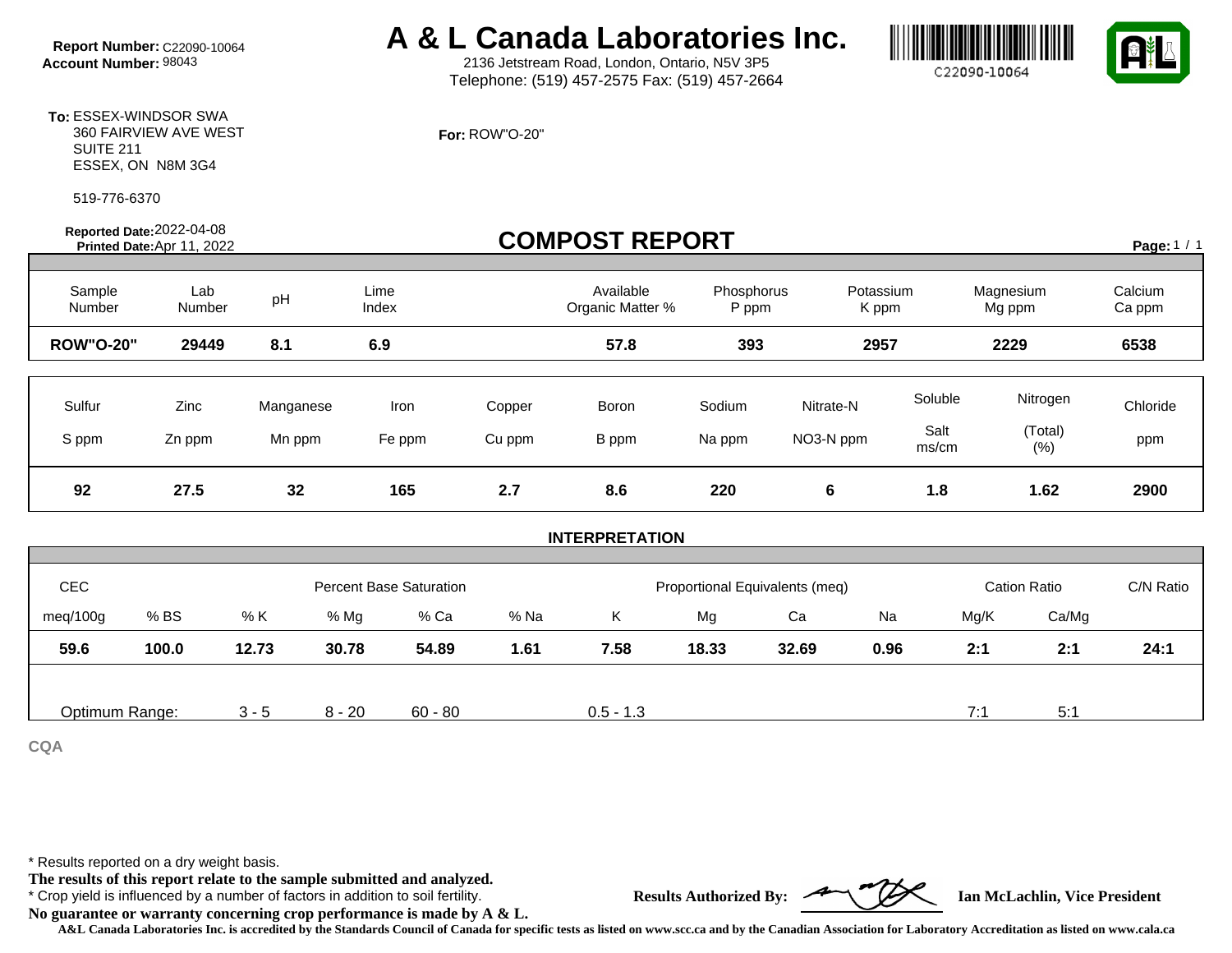**REPORT NUMBER: C22090-10064** 

**A & L Canada Laboratories Inc.**<br>2136 Jetstream Rd. London, Ontario, N5V 3P5

**ACCOUNT NUMBER:** 98043 Telephone: (519) 457-2575 Fax: (519) 457-2664



PAGE: 1 / 1

# **REPORT OF ANALYSIS**

**TO:** ESSEX-WINDSOR SWA **DATE RECEIVED:** 2022-03-31 360 FAIRVIEW AVE WEST **DATE REPORTED:** 2022-04-11 SUITE 211 **RE:** ROW"O-20" **PAGE:** 1 / ESSEX, ON N8M 3G4 COA2200110

| <b>LAB NO.</b> | ' ID                          | .YSIS<br><b>ANA</b>     | <b>DECIII T</b><br>sur | <b>UNIT</b> | <b>HOD</b><br>.<br>ME |
|----------------|-------------------------------|-------------------------|------------------------|-------------|-----------------------|
| 29449          | 20′-י<br>. )\\/" <sup>~</sup> | .<br>⊺otal)<br>Nitroaen | ن. ا                   | 7υ          | $\sim$<br>uz-         |



**Results Authorized By:**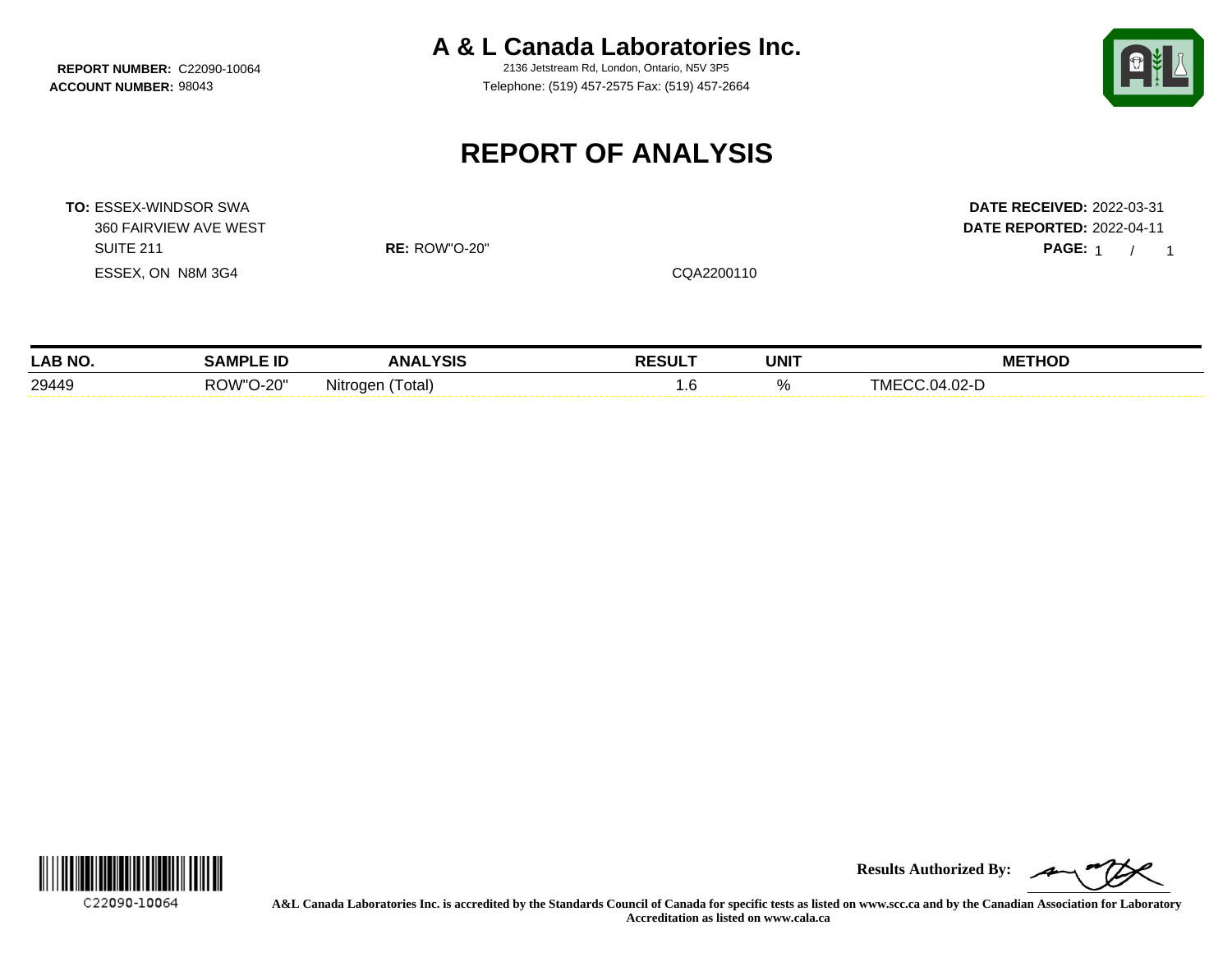REPORT NO.<br>C22090-70006 A & L Canada Laboratories Inc. **ACCOUNT NUMBER** 2136 Jetstream Road, London, ON, N5V 3P5 Tel: (519) 457-2575 Fax: (519) 457-2664

**FOR:**Row 0-20

98043

**TO:**ESSEX-WINDSOR SWA 360 FAIRVIEW AVE WEST SUITE 211 ESSEX, ON N8M 3G4

**Phone:**800-563-3377 **Fax:**519-776-6370

# **CERTIFICATE OF ANALYSIS**

 $1/3$ 

**PROJECT NO: SAMPLE MATRIX:** COMPOST **DATE SAMPLED:** 2022-03-30 **PO#: DATE RECEIVED:**2022-03-31 **LAB NUMBER:**907017 **DATE REPORTED:**2022-04-08 **SAMPLE ID:**ROW 0-20 **DATE PRINTED:**2022-04-11

| <b>PARAMETER</b> | <b>Result</b> | <b>UNIT</b> | <b>DETECTION</b><br><b>LIMIT</b> | <b>METHOD REFERENCE</b>        |
|------------------|---------------|-------------|----------------------------------|--------------------------------|
| Arsenic          | 1.82          | ug/g        | 1.00                             | EPA 3050B/6010B(mod) *         |
| Cadmium          | <b>BDL</b>    | ug/g        | 1.00                             | EPA 3050B/6010B(mod) *         |
| Cobalt           | 1.45          | uq/q        | 1.00                             | TMECC 4.06;EPA 3050/6010(mod)* |
| Chromium         | 8.67          | ug/g        | 1.00                             | TMECC.04.06;EPA 3050/6010(mod* |
| Copper           | 28.18         | u g/g       | 1.00                             | TMECC 4.06;EPA 3050/6010(mod)* |
| Mercury          | <b>BDL</b>    | ug/g        | 0.10                             | EPA 7471 *                     |
| Molybdenum       | 1.7           | ug/g        | 1.0                              | TMECC.04.06;EPA 3050/6010(mod* |
| Nickel           | 4.86          | ug/g        | 1.00                             | TMECC 4.06;EPA 3050/6010(mod)* |
| Lead             | 10.71         | uq/q        | 1.00                             | EPA 3050B/6010B(mod) *         |
| Selenium         | <b>BDL</b>    | u g/g       | 1.00                             | EPA 3050/6010 (mod) *          |
| Zinc             | 95.95         | u g/g       | 1.00                             | TMECC 4.06;EPA 3050/6010(mod)* |

\* - accredited test

BDL - Below detectable levels

**The results of this report relate to the sample submitted and analyzed.** 



**Results Authorized By:**

**Haifeng Song, Ph.D., C.Chem. Lab Director**

**A&L Canada Laboratories Inc. is accredited by the Standards Council of Canada for specific tests as listed on www.scc.ca and by the Canadian Association for Laboratory Accreditation as listed on www.cala.ca** Additional information available upon request<br>This Certificate of Analysis has been prepared for use by the Recipient only. Possession of this Certificate of Analysis, does not carry with the right to reproduction or publi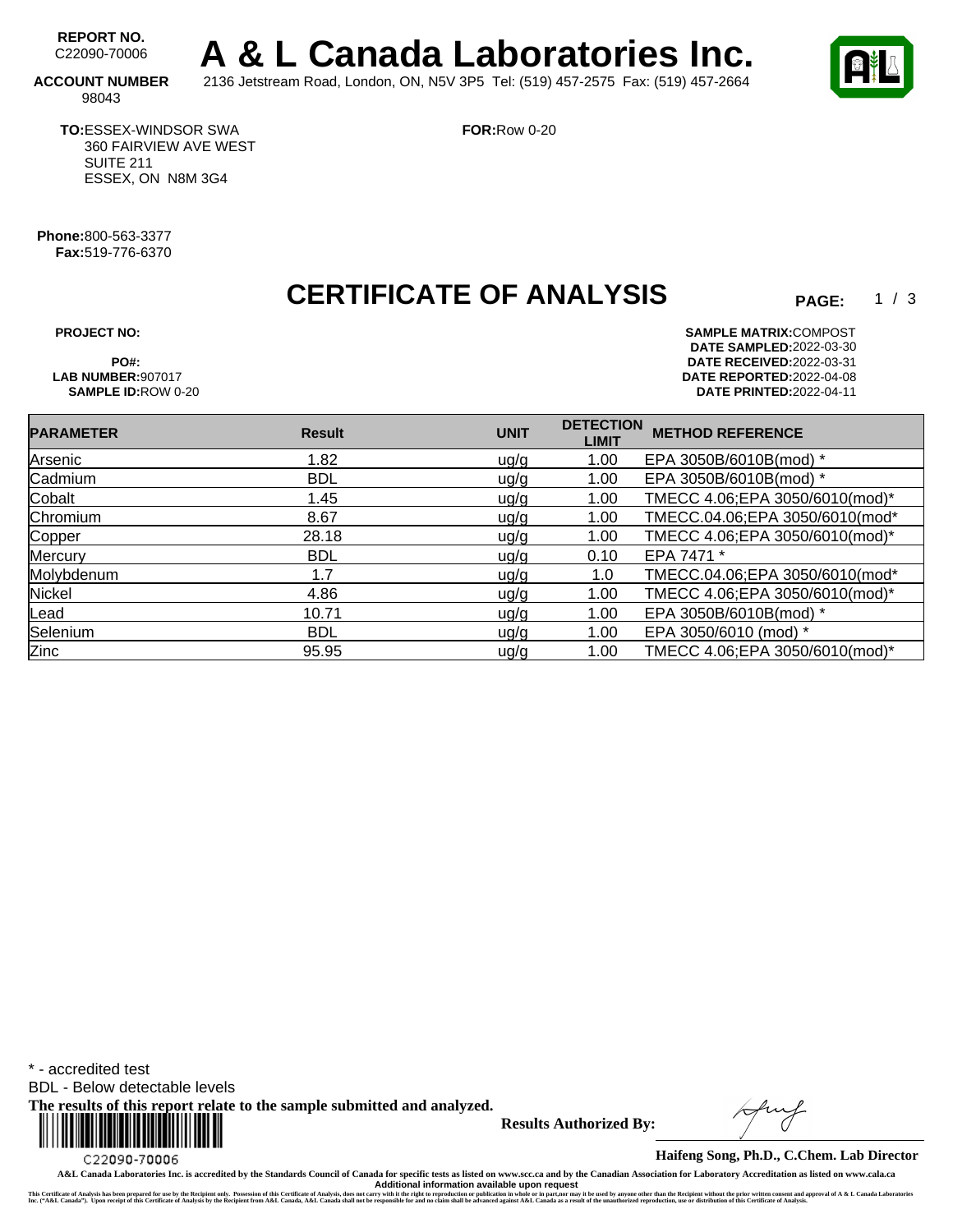REPORT NO.<br>C22090-70006 A & L Canada Laboratories Inc. **ACCOUNT NUMBER** 2136 Jetstream Road, London, ON, N5V 3P5 Tel: (519) 457-2575 Fax: (519) 457-2664

 $2/3$ 

98043

**TO:**ESSEX-WINDSOR SWA 360 FAIRVIEW AVE WEST SUITE 211 ESSEX, ON N8M 3G4

**FOR:**Row 0-20

**Phone:**800-563-3377 **Fax:**519-776-6370

# **CERTIFICATE OF ANALYSIS**

**PROJECT NO: SAMPLE MATRIX:** COMPOST **DATE SAMPLED:** 2022-03-30 **PO#: DATE RECEIVED:**2022-03-31 **LAB NUMBER:**907017 **DATE REPORTED:**2022-04-08 **SAMPLE ID:**ROW 0-20 **DATE PRINTED:**2022-04-11

| <b>PARAMETER</b>                     | <b>Result</b>   | <b>UNIT</b>  | <b>DETECTION</b><br><b>LIMIT</b> | <b>METHOD REFERENCE</b> |
|--------------------------------------|-----------------|--------------|----------------------------------|-------------------------|
| E. coli                              | 510             | MPN/g dry    | 3                                | <b>TMECC 07.01</b>      |
| Salmonella spp.                      | <b>NEGATIVE</b> | $P-A/$       | 1 CFU                            | MFLP-75 *               |
|                                      |                 | $25.0g$ (ml) |                                  |                         |
| Total sharps $> 2.8$ mm <sup>*</sup> | $\overline{c}$  | pieces/500ml |                                  | <b>TMECC 03.08</b>      |
| Total sharps > 12.5 mm               | 0               | pieces/500ml |                                  | <b>TMECC 03.08</b>      |
| Total $FM > 2.8$ mm <sup>*</sup>     | 0.14            | $\%$         | 0.01                             | <b>TMECC 03.08</b>      |
| Total FM > 25 mm                     | 0               | pieces/500ml |                                  | <b>TMECC 03.08</b>      |
| Total plastics > 2.8 mm <sup>*</sup> | <b>BDL</b>      | $\%$         | 0.01                             | <b>TMECC 03.08</b>      |
| Total Organic Matter @ 550 deg C     | 66.61           | $\%$         | 0.10                             | LOI@550C                |
| Moisture                             | 52.86           | %            | 0.10                             | TMECC.03.09-A           |
| Sieve 2 Inch (% Passing)             | 100.00          | $\%$         | 0.10                             | ASTMD422                |
| Sieve 1 Inch (% Passing)             | 100.00          | %            | 0.10                             | ASTMD422                |
| Sieve 1/2 Inch (% Passing)           | 100.00          | $\%$         | 0.10                             | ASTMD422                |
| Sieve 3/8 Inch (% Passing)           | 98.60           | %            | 0.01                             | ASTMD422                |
| Sieve 1/4 Inch (% Passing)           | 90.50           | $\%$         | 0.10                             | ASTMD422                |
| Compost Stability Index              | 7               | ---          |                                  | <b>TMECC.05.08-B</b>    |
| Respiration-mgCO2-C/g OM/day         | 2.30            | mgCO2-C/     | 0.01                             | <b>TMECC.05.08-B</b>    |
|                                      |                 | gOM/day      |                                  |                         |
| Respiration - mgCO2-C/g TS/day       | 1.50            | mgCO2-C/     | 0.01                             | TMECC.05.08-B           |
|                                      |                 | gTS/day      |                                  |                         |

Maturity Index: 7 - Well matured, aged compost, cured; few limitations for usage.

\* - accredited test

BDL - Below detectable levels

**The results of this report relate to the sample submitted and analyzed.** 



**Results Authorized By:**

**Haifeng Song, Ph.D., C.Chem. Lab Director**

**A&L Canada Laboratories Inc. is accredited by the Standards Council of Canada for specific tests as listed on www.scc.ca and by the Canadian Association for Laboratory Accreditation as listed on www.cala.ca** Additional information available upon request<br>This Certificate of Analysis has been prepared for use by the Recipient only. Possession of this Certificate of Analysis, does not carry with the right to reproduction or publi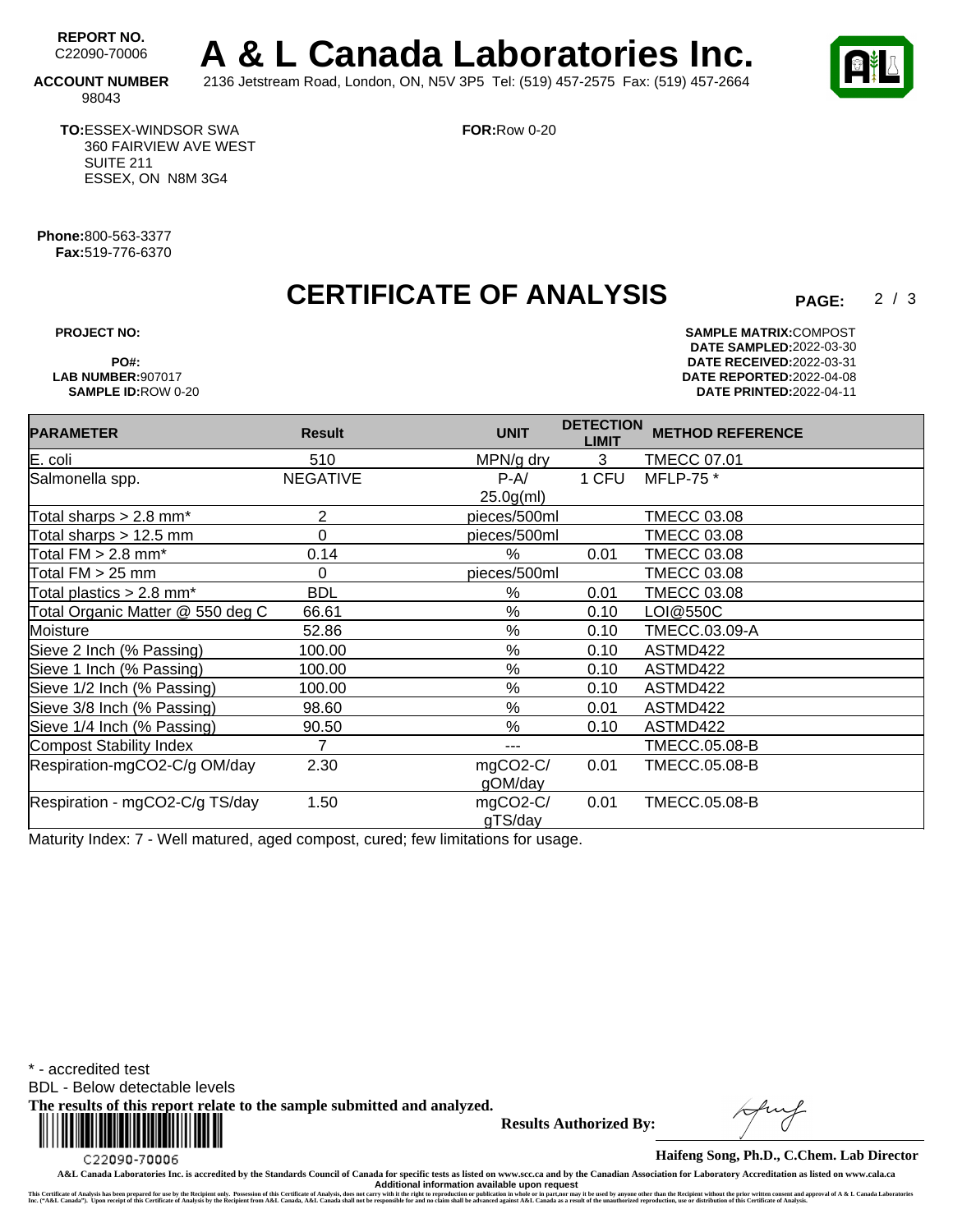REPORT NO.<br>C22090-70006 A & L Canada Laboratories Inc. **ACCOUNT NUMBER** 2136 Jetstream Road, London, ON, N5V 3P5 Tel: (519) 457-2575 Fax: (519) 457-2664

 $3/3$ 

98043

**TO:**ESSEX-WINDSOR SWA 360 FAIRVIEW AVE WEST SUITE 211 ESSEX, ON N8M 3G4

**FOR:**Row 0-20

**Phone:**800-563-3377 **Fax:**519-776-6370

**CERTIFICATE OF ANALYSIS** 

**PROJECT NO: SAMPLE MATRIX:** COMPOST **DATE SAMPLED:** 2022-03-30 **PO#: DATE RECEIVED:**2022-03-31 **LAB NUMBER:**907017 **DATE REPORTED:**2022-04-08 **SAMPLE ID:**ROW 0-20 **DATE PRINTED:**2022-04-11

| <b>PARAMETER</b>                  | <b>Result Dry</b><br>Weight | <b>Result</b><br><b>As Received</b> | <b>UNIT</b> | <b>DETECTION</b><br><b>LIMIT</b> | <b>METHOD REFERENCE</b> |
|-----------------------------------|-----------------------------|-------------------------------------|-------------|----------------------------------|-------------------------|
|                                   |                             |                                     |             |                                  |                         |
| Total Solids (as received)        |                             | 47.14                               | %           | 0.10                             | Gravimetric             |
|                                   |                             |                                     |             |                                  |                         |
| <b>Nitrogen &amp; Carbon</b>      |                             |                                     |             |                                  |                         |
| <b>Total Organic Carbon</b>       |                             | 37.00                               | %           | 0.10                             | Combustion              |
| Ammonia (NH3/NH4-N)               | 34.20                       | 16.12                               | uq/q        | .01                              | Colourimetric           |
|                                   |                             |                                     |             |                                  |                         |
| <b>Metals</b>                     |                             |                                     |             |                                  |                         |
| Potassium                         | 9135.00                     | 4306.24                             | ug/g        | 5.00                             | TMECC.04.04*            |
| Total Potassium (as K20)          | 1.10                        | 0.52                                | $\%$        | 0.05                             | <b>ICP</b>              |
| Phosphorus                        | 2044.50                     | 963.78                              | ug/g        | 5.00                             | TMECC.04.03 *           |
| Total Phosphorus (as P205)        | 0.47                        | 0.22                                | %           | 0.05                             | <b>ICP</b>              |
| Aluminum                          | 1735.50                     | 818.11                              | ug/g        | 5.00                             | TMECC.04.07 *           |
| <b>Boron</b>                      | 65.70                       | 30.97                               | ug/g        | 1.00                             | TMECC.04.05 *           |
| Calcium                           | 4.38                        | 2.06                                | %           | 0.01                             | TMECC.04.05*            |
| <u>Iron</u>                       | 4304.00                     | 2028.91                             | uq/q        | 5.00                             | TMECC.04.05 *           |
| Magnesium                         | 0.76                        | 0.36                                | $\%$        | 0.01                             | TMECC.04.05 *           |
| Manganese                         | 109.25                      | 51.50                               | ug/g        | 1.00                             | TMECC.04.05 *           |
| Sodium                            | 0.09                        | 0.04                                | %           | 0.01                             | TMECC.04.05 *           |
| Sulphur                           | 1944.00                     | 916.40                              | ug/g        | 5.00                             | TMECC.04.05 *           |
|                                   |                             |                                     |             |                                  |                         |
| <b>Additional Parameters</b>      |                             |                                     |             |                                  |                         |
| <b>Bulk Density (as Recieved)</b> |                             | 438                                 | kg/m3       | 10                               | Gravimetric             |
|                                   |                             |                                     |             |                                  |                         |

\* - accredited test

BDL - Below detectable levels

**The results of this report relate to the sample submitted and analyzed.** 



**Results Authorized By:**

**Haifeng Song, Ph.D., C.Chem. Lab Director**

**A&L Canada Laboratories Inc. is accredited by the Standards Council of Canada for specific tests as listed on www.scc.ca and by the Canadian Association for Laboratory Accreditation as listed on www.cala.ca** Additional information available upon request<br>This Certificate of Analysis has been prepared for use by the Recipient only. Possession of this Certificate of Analysis, does not carry with the right to reproduction or publi